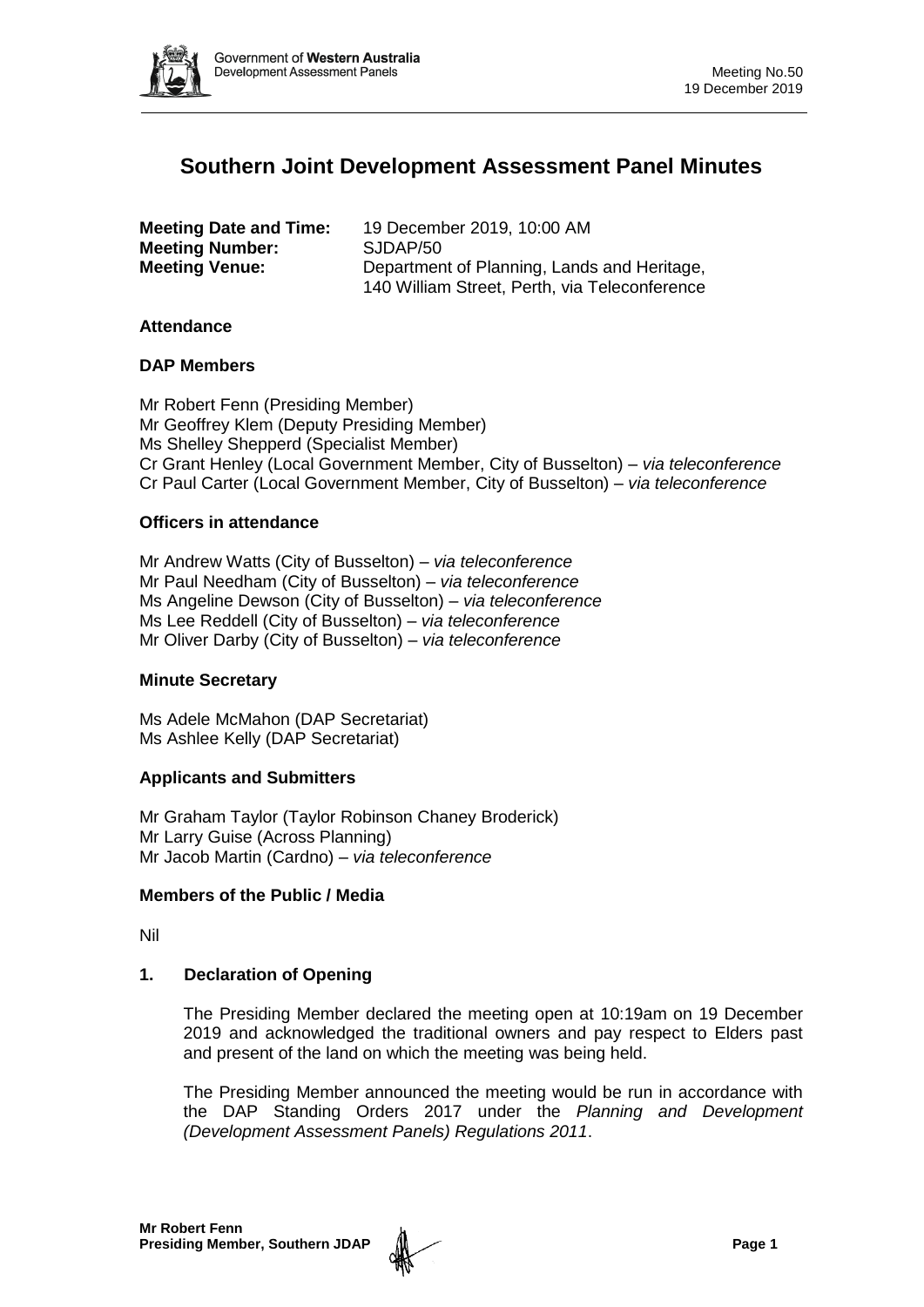

The Presiding Member advised that in accordance with Section 5.16 of the DAP Standing Orders 2017 which states *'A person must not use any electronic, visual or audio recording device or instrument to record the proceedings of the DAP meeting unless the Presiding Member has given permission to do so.',* the meeting would not be recorded.

# **2. Apologies**

Nil

# **3. Members on Leave of Absence**

Nil

# **4. Noting of Minutes**

DAP members noted that signed minutes of previous meetings are available on the [DAP website.](https://www.dplh.wa.gov.au/about/development-assessment-panels/daps-agendas-and-minutes)

# **5. Declaration of Due Consideration**

All members declared that they had duly considered the documents.

#### **6. Disclosure of Interests**

In accordance with section 2.4.9 of the DAP Code of Conduct 2017, DAP Members, Cr Paul Carter and Cr Grant Henley, declared that they participated in a prior Council decision in relation to the application at item 8.1 However, under section 2.1.2 of the DAP Code of Conduct 2017, Cr Paul Carter and Cr Grant Henley acknowledged that they were not bound by any previous decision or resolution of the local government and they undertook to exercise independent judgment in relation to any DAP application before them which will be considered on its planning merits.

In accordance with section 6.2 and 6.3 of the DAP Standing Orders 2017, the Presiding Member determined that the members listed above, who had disclosed an impartiality interest, were permitted to participate in the discussion and voting on the items.

# **7. Deputations and Presentations**

- **7.1** Mr Larry Guise (Across Planning) addressed the DAP in support of the application at Item 8.1 and responded to questions from the panel.
- **7.2** Mr Graham Taylor (Taylor Robinson Chaney Broderick) addressed the DAP in support of the application at Item 8.1 and responded to questions from the panel.
- **7.3** Mr Jacob Martin (Cardno) responded to questions from the panel.
- **7.4** City of Busselton Officers addressed the DAP in relation to the application at Item 8.1 and responded to questions from the panel.

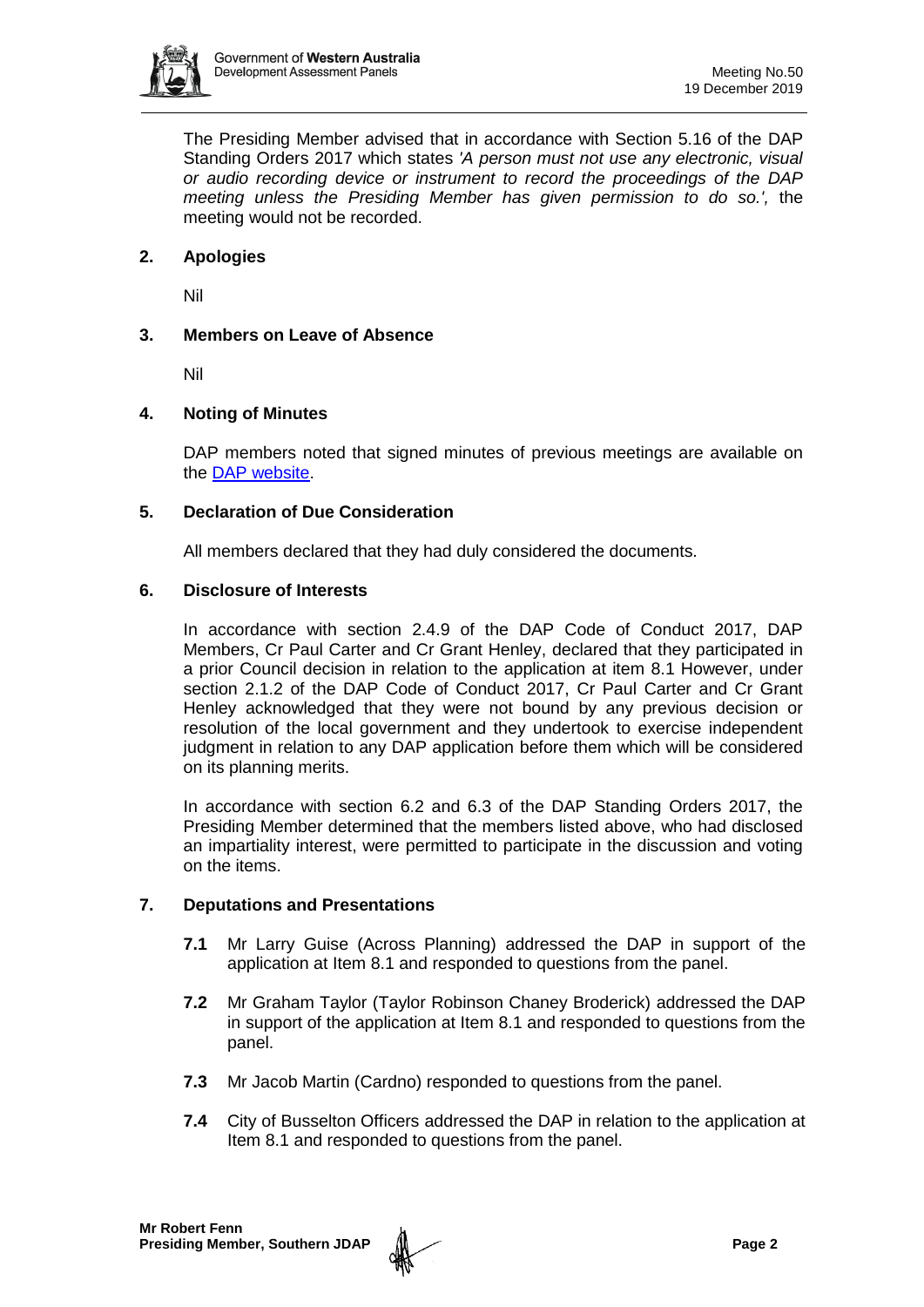

#### **8. Form 1 – Responsible Authority Reports – DAP Application**

| 8.1 | <b>Property Location:</b>              | Lots 395, 12, 371, 600, 124, 20, 309, 122, 121,<br>376 Prince and Kent Street, Busselton |
|-----|----------------------------------------|------------------------------------------------------------------------------------------|
|     | Development Description:               | Expansion and Redevelopment of Busselton<br><b>Central Shopping Centre</b>               |
|     | Applicant:                             | <b>Taylor Robinson Chaney Broderick</b>                                                  |
|     | Owner:                                 | Trust Co. Australia (Australian Unity Diversified                                        |
|     |                                        | <b>Property Fund)</b>                                                                    |
|     |                                        | City of Busselton                                                                        |
|     |                                        | State of WA (Transfer finalised subsequent to<br>application submission)                 |
|     | Responsible Authority:<br>DAP File No: | City of Busselton<br>DAP/19/01670                                                        |
|     |                                        |                                                                                          |

#### **REPORT RECOMMENDATION**

**Moved by:** Ms Shelley Shepperd **Seconded by:** Cr Grant Henley

That the Southern JDAP resolves to:

1. **Approve** DAP Application reference DAP/19/01670 and accompanying plans DA01-DA10, DA17 and DA18 in accordance with Clause 68 of Schedule 2 (Deemed Provisions) of the *Planning and Development (Local Planning Schemes) Regulations 2015*, and the provisions of the City of Busselton Local Planning Scheme No. 21, subject to the following conditions:

#### **Conditions:**

#### **General Conditions:**

- a) The development hereby approved shall be substantially commenced within two years of the date of this decision notice.
- b) The development hereby approved shall be undertaken in accordance with the signed and stamped, approved plan(s), except as may be modified by the following conditions.

#### **Prior to Commencement of the Development Conditions:**

- c) The development hereby approved shall not commence until the following plans or details have been submitted to the City and have been approved in writing:
	- i) A stormwater and groundwater management plan, and that plan shall incorporate identification of a sustainable irrigation water supply for landscaping to be incorporated into the development.
	- ii) Details of type and colour of all external materials, including the multi storey car park.
	- iii) A detailed plan which shows natural ground levels, finished ground levels and finished floor levels.

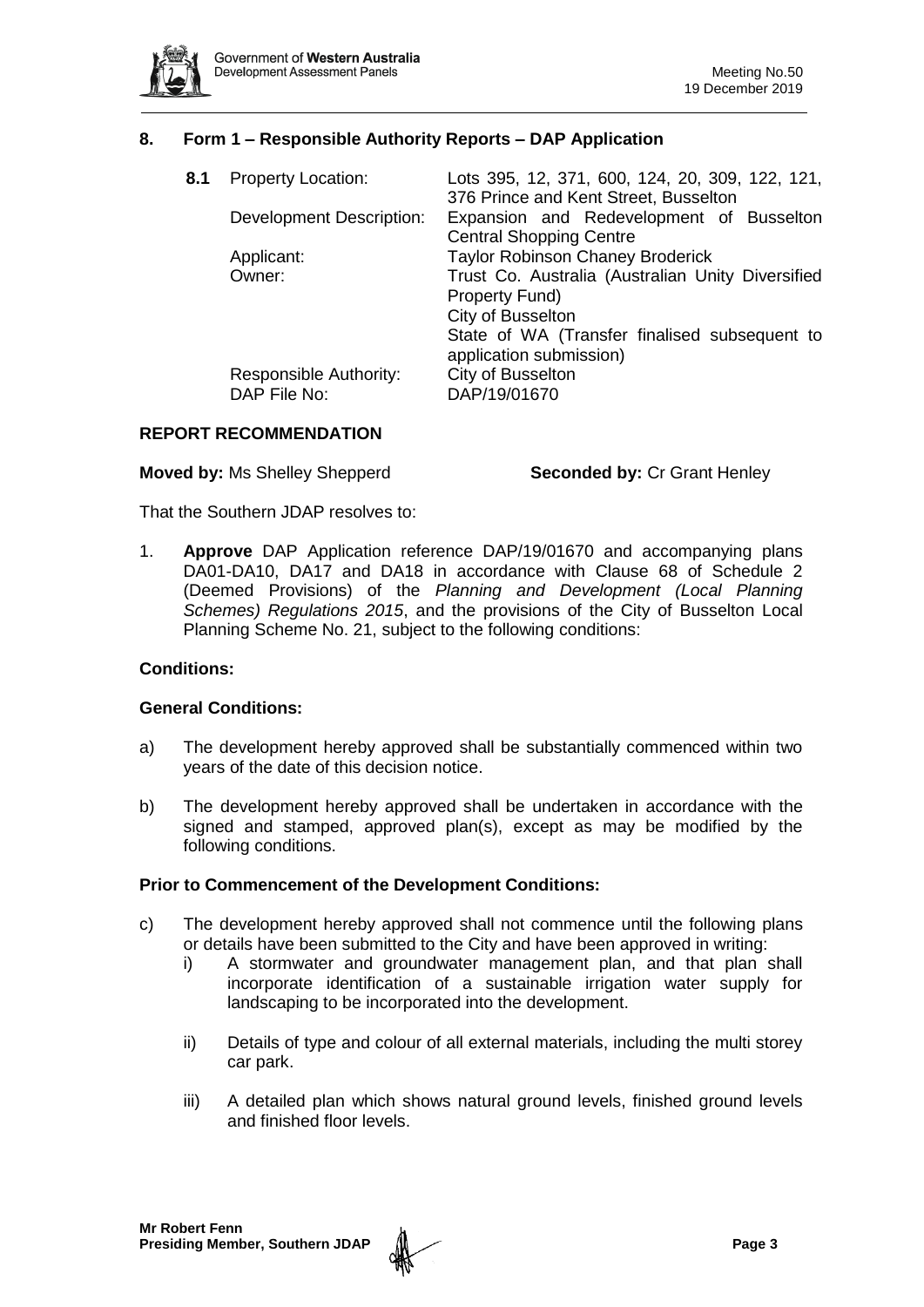

- iv) A hard and soft Landscape Plan which should include
	- the location and species of all trees to be removed and / or retained;
	- the location and type of fencing, walls to be installed;
	- the location and type of reticulation to be installed;
	- the location and type of paving, street furniture and lighting to be installed;
	- plant schedule nominating species, planting distances, numbers, planting sizes and anticipated height of each plant at maturity;
	- how the development will integrate with any adjoining road verges and the frontage to Mitchell Park including the proposed pedestrian accessway that links Mitchell Park to Kent Street; and
	- identification of opportunities to relocate trees that will be removed, either incorporated as part of landscape works to be undertaken as part of the development or to other sites.
- v) Satisfactory arrangements shall be made with the City to provide public art works - This entails compliance with the Percent for Art provisions of the City's Development Contribution Policy via appropriate works up to a minimum value of 1% of the Estimated Cost of Development ("ECD"). 50% of the Percent for Art contribution shall be spent on public art works within the development, and 50% shall be spent on works in Mitchell Park.
- vi) Details of the proposed bin storage and loading dock areas including, but not limited to, the design and the materials to be used in their construction.
- vii) A Dust Management Plan detailing measures to be implemented to minimise the amount of dust pollution.
- viii) Details of external signage, including but not limited to the location, dimensions, design, materials and levels of illumination.
- ix) Details of sealing and marking of the car parking bays, lighting, roads and footpath upgrades including pedestrian crossing points on Kent Street and Prince Street and any traffic calming measures.
- x) Details of the bicycle parking facilities, including the location, design and materials.
- xi) An arboricultural report identifying any risks that the proposed development may pose to trees within the vicinity of the site and strategies to avoid those risks. The development must be designed and undertaken in a manner that would see the trees retained and ensure their continued health, and if changes to the detailed design and layout of the proposed development are required to ensure that, amended plans and an appropriate management plan shall be provided.
- xii) A Construction Management Plan, which shall include details of site offices, material compounds, construction parking and closure of footpaths/roads.
- xiii) A strategy setting out how appropriate public toilets are to be provided during the construction process.

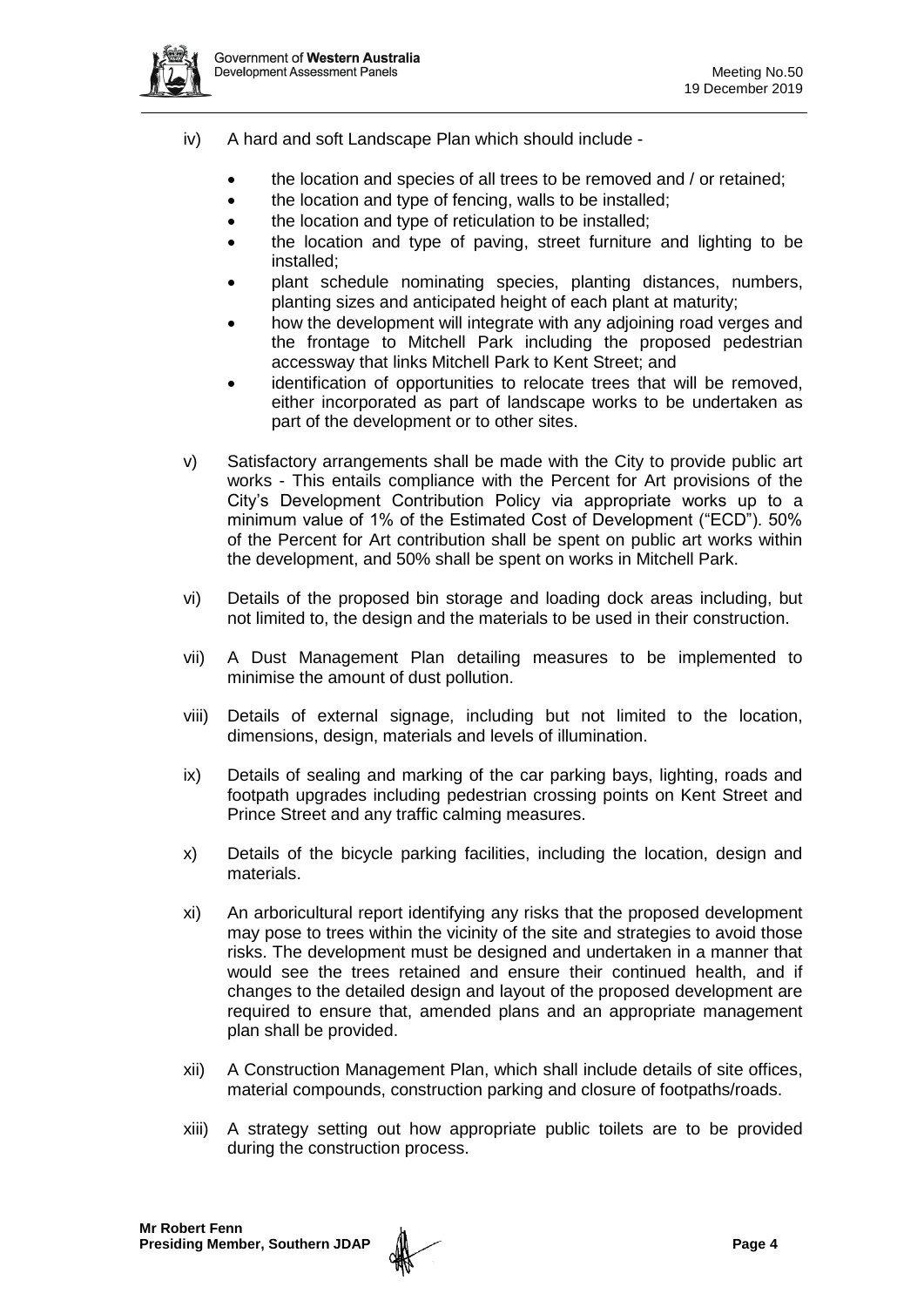

- xiv) Easement(s) in accordance with Sections 195 and 196 of the *Land Administration Act 1997* for the benefit of public access are to be placed on the certificate(s) of title of the proposed Lots specifying access rights, notice of this easement(s) is to be included on the diagram or plan of survey (deposited plan), the easement(s) are to state as follows: "The footpaths shall be made available to the benefit of the public".
- xv) A Noise Management Plan detailing the control of all noise emanating from the property which is to include loading docks, service bays, waste management/ bin areas, exhaust air outlets from individual tenancies, air conditioning plants, business activities and amplified music.
- d) The multi storey car park component is to be completed prior to the commencement of development to create any additional lettable floorspace via extension of the existing building to the west over the existing car park bound by Kent Street, West Street and Prince Street.
- e) Works required to implement the multi storey parking component of the development, shall not commence until the following contributions have been paid to the City:
	- i) A contribution of \$60,000.00 towards the upgrading by the City of the Duchess Street/West Street intersection.

# **Prior to Occupation/Use of the Development Conditions:**

- f) The development hereby approved shall not be occupied or used until all plans, details or works required by Condition(s) b), c), d) and e) have been implemented.
- g) Additional lettable floorspace created by the development hereby approved shall not be occupied or used until a copy of the Certificate of Title or other suitable evidence has been provided that the lots subject of this approval have been amalgamated.

# **On-going Conditions:**

- h) The following conditions are to be met on an ongoing basis to the satisfaction of the City for the life of the development:
	- i) All works and actions required by Conditions b), c) and g) are to be maintained.
	- ii) Unless otherwise first agreed in writing, any trees or plants which, within a period of five years from first planting, are removed, die or, as assessed by the City, are seriously damaged, shall be replaced within the next available planting season with others of the same species, size and number as originally approved.

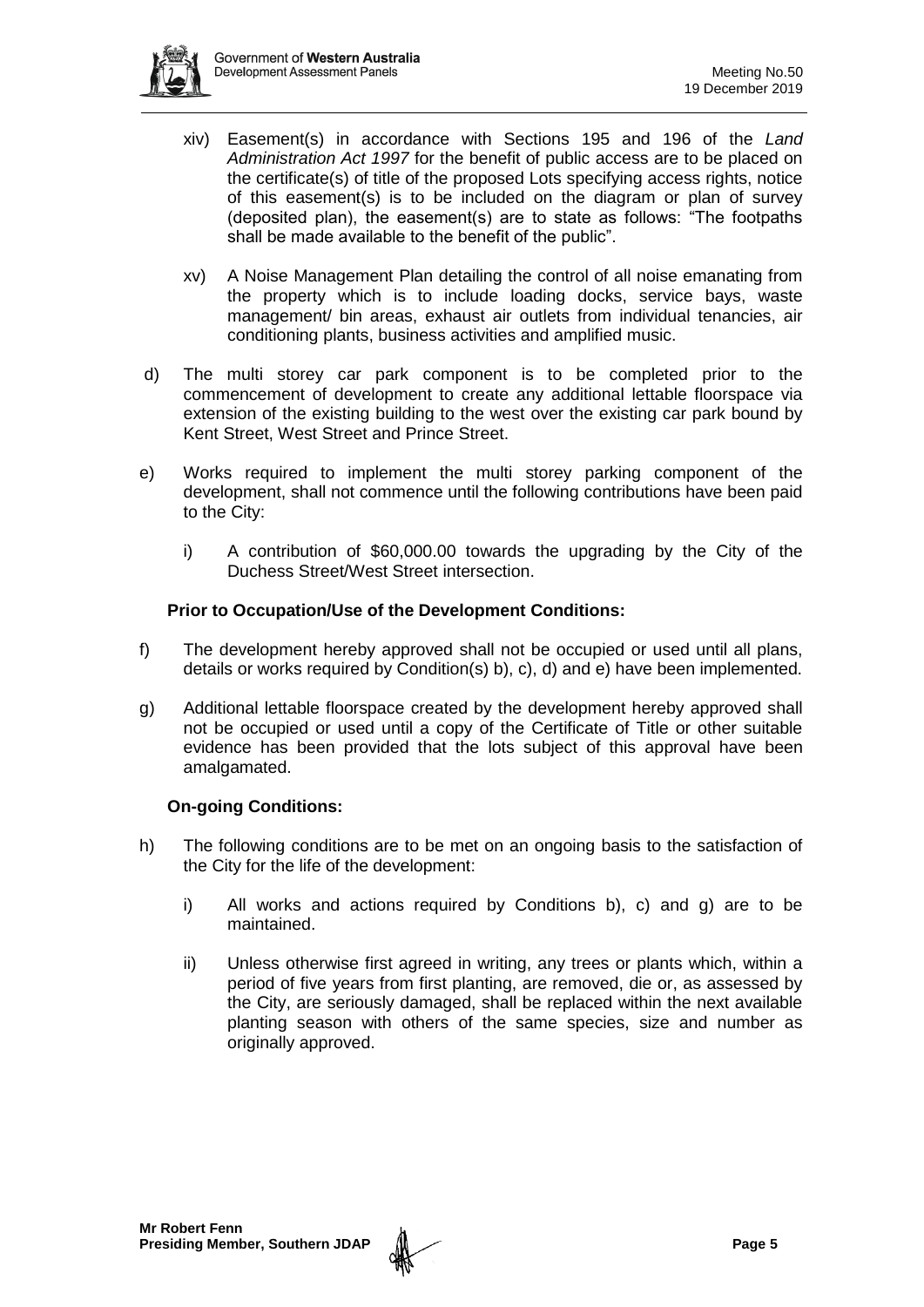

# **Advice Notes**

- 1. If the applicant and/or owner are aggrieved by this decision, there may also be a right of review under the provisions of Part 14 of the *Planning and* Development Act 2005. A review must be lodged with the State Administrative Tribunal, and must be lodged within 28 days of the decision being made by the Southern Joint Development Assessment Panel.
- 2. This Decision Notice grants development approval to the development the subject of this application (DA15/0285). It cannot be construed as granting development approval for any other structure shown on the approved plans which was not specifically included in this application.
- 3. Please note it is the responsibility of the applicant / owner to ensure that, in relation to substantial commencement, this Development Approval remains current and does not lapse. The City of Busselton does not send reminder notices in this regard.
- 4. In accordance with the provisions of the Building Act 2011 and Building Regulations 2012, an application for a building permit must be submitted to, and approval granted by the City, prior to the commencement of the development hereby permitted.
- 5. With respect to provision of details prior to commencement of development it is acknowledged that portions of the approved development have been commenced under the previous development approval and that the development will be undertaken through a staged approach, and a staged approach to clearance of conditions will also be necessary.
- 6. With respect to landscaping works to be undertaken within and adjoining Mitchell Park, road reserves and other relevant City land, an agreement between the property owners and the City will be required to be developed to guide the undertaking of the proposed works.
- 7. With respect to Percent for Art provisions, applicants are encouraged to review the *Percent for Art Policy Step by Step Guide for Developers* which can be viewed on the City's website at www.busselton.wa.gov.au and liaise with the City's Cultural Development Officer at the earliest possible opportunity.
- 8. With respect to stormwater and groundwater management, the nature of the groundwater regime is taken into account during the design of the underground storage tanks to ensure that they can provide the design capacity year round. Stormwater detention is to be provided within the development site only, areas within road reserves will not be permitted for discharging rainfall run-off. Provision should be made for any current shortfall in onsite stormwater detention.
- 9. 68 Queen Street (Lot 425 on Deposited Plan 135060) has been reported under the *Contaminated Sites Act 2003*. Risks from potentially impacted soils and groundwater during construction and maintenance works should be managed through appropriate health and safety planning. In the event that contamination is intercepted during any intrusive works, details of the nature of the contamination should be promptly reported to DWER under the *Contaminated Sites Act 2003*.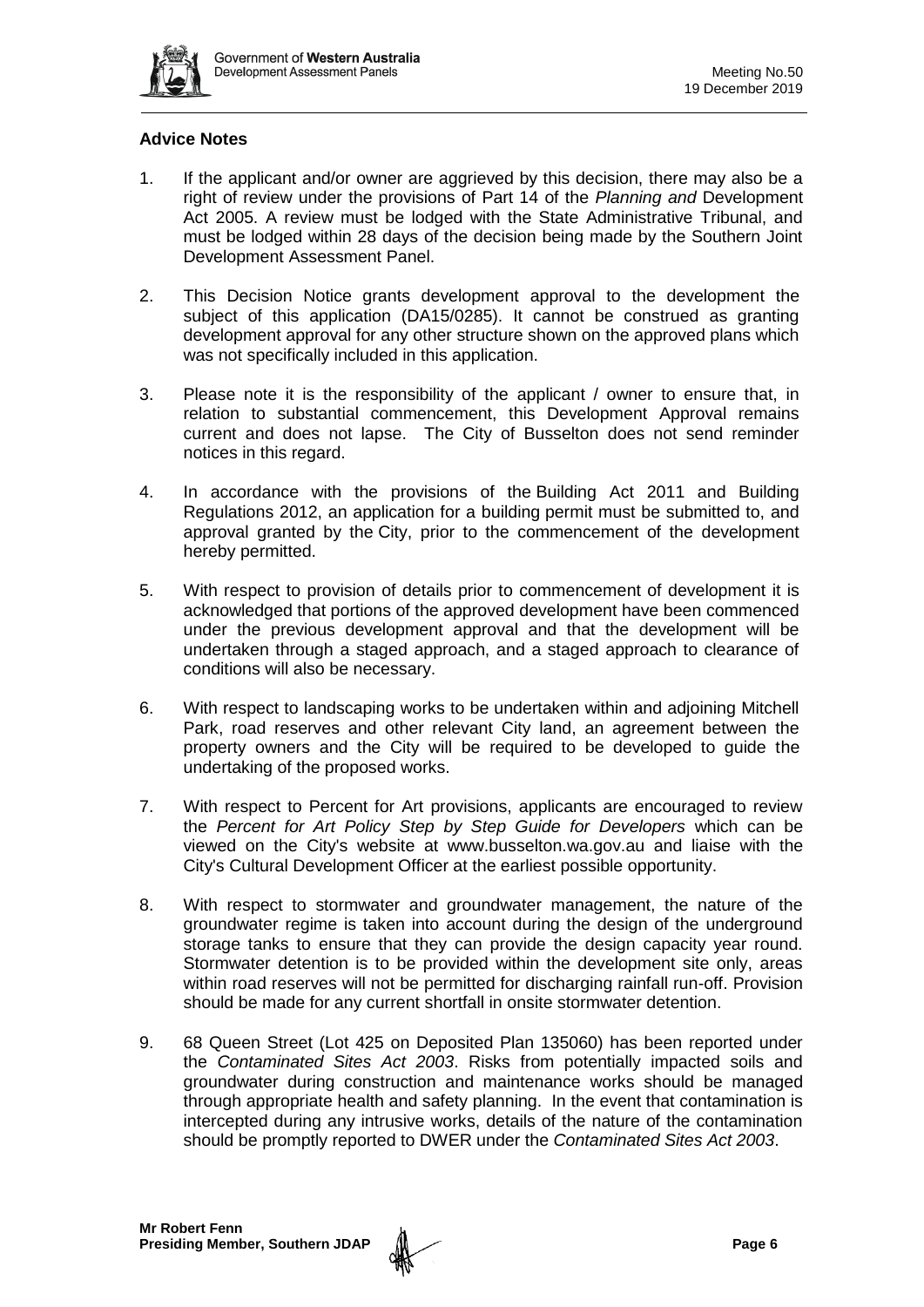

10. The area has been identified as having a moderate to low risk of acid sulfate soils occurring within 3 metres of the natural soil surface. Please refer to Department of Water and Environmental Regulation's (DWER) acid sulfate soil guidelines for information to assist with the management of ground and/or ground disturbing works.

#### **AMENDING MOTION 1**

**Moved by:** Mr Robert Fenn **Seconded by:** Mr Geoffrey Klem

That preamble be amended to read as follows:

*That the Southern JDAP resolves to:*

*Approve DAP Application reference DAP/19/01670 and accompanying plans DA01-DA03 (Rev D dated 09 of 2019), DA04 (Rev D dated 12 of 2019), DA05 (Rev D dated 12 of 2019), DA06 (Rev E dated 12 of 2019), DA07- DA10, DA17 and DA18 (Rev D dated 09 of 2019) for the Expansion and Redevelopment of Busselton Shopping Centre upon Lots 395,12,371, 600, 124, 20, 309, 122, 121 and 376 Prince and Kent Streets, Busselton in accordance with Clause 68 of Schedule 2 (Deemed Provisions) of the Planning and Development (Local Planning Schemes) Regulations 2015, and the provisions of the City of Busselton Local Planning Scheme 21, subject to the following conditions:*

# **The Amending Motion was put and CARRIED UNANIMOUSLY.**

**REASON:** To clarify the description of the project that is being approved.

# **AMENDING MOTION 2**

**Moved by:** Mr Robert Fenn **Seconded by:** Ms Shelley Shepperd

*The following amendments were made en bloc:*

(i) That condition c) v) be amended to read as follows:

*Satisfactory arrangements shall be made with the City to provide public art works. This entails the Proponent demonstrating compliance with the Percentage for Art provisions of the City's Development Contribution Policy via the lodgement of plans defining the appropriate works up to the minimum value of 1% of the Estimated Cost of Development ("ECD"). 50% of the Percent for Art contribution shall be spent on public art works within the development, and 50% shall be spent on works in Mitchell Park.*

**REASON:** Condition c) defines the work to be undertaken prior to development commencing and the Proponent should detail the Public Art works to be included in the building program.

(ii) That a new condition h) under "Prior to Occupation/Use of the Development Conditions" be added to read as follows and the remaining conditions be realphabetised accordingly:

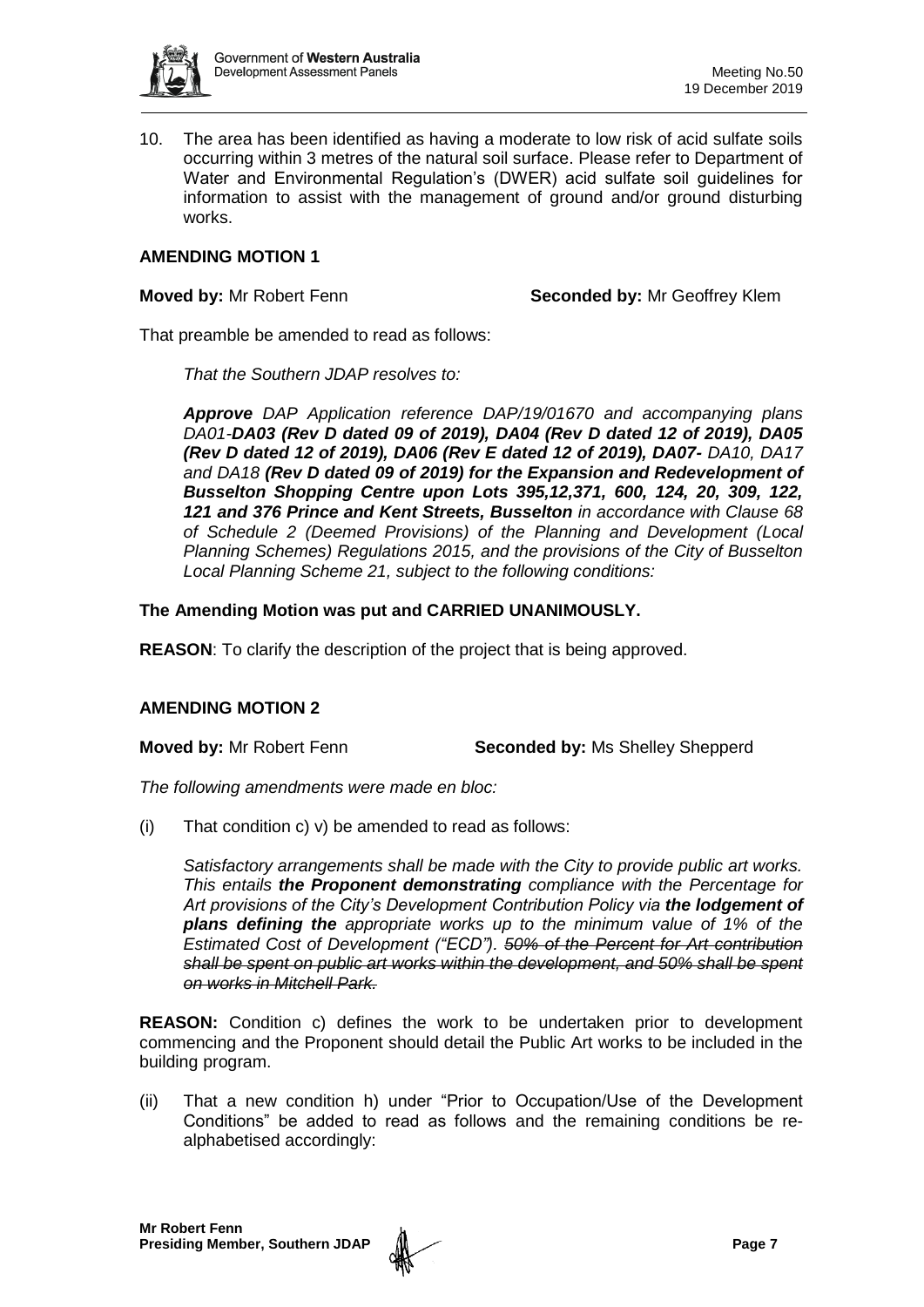

*With the exclusion of the 965m<sup>2</sup> of retail floor space associated with the multi storey car park development, the Proponent shall provide Public Art within the development to the satisfaction of the City prior to any additional retail floor space being occupied.*

**REASON:** to clarify when the Public Art is to be provided, acknowledging the development of retail floor space may proceed in stages.

(iii) That advice note 7 be amended to read as follows:

*With respect to the percentage for Art provisions, applicants are encouraged to review the Percent for Art Policy Step by Step Guide for Developers which can be viewed at the City's website at [www.busselton.wa.gov.au](http://www.busselton.wa.gov.au/) and liaise with the City's Cultural Development Officer at the earliest possible opportunity. The City will also consider a proposal for 50% of the Percentage for Art contribution to be spent on public art works within the development and for 50% to be spent in Mitchell Park.*

**REASON:** To allow the City and the Proponent some flexibility in determining the actual percentage of funds contributed to public art on and off the development site.

# **The Amending Motion was put and CARRIED UNANIMOUSLY**

# **AMENDING MOTION 3**

**Moved by:** Mr Robert Fenn **Seconded by:** Mr Geoffrey Klem

*The following amendments were made en bloc:*

(i) That condition c) ix) be replaced with the following:

*Details of sealing and marking of the car parking bays, lighting, roads and footpath upgrades including pedestrian crossing points on Kent Street and Prince Street and any traffic calming measures. Detailed plans of the required modifications to street verges, vehicle crossing points, on-street parking, roadside drainage, street furniture, footpaths, lighting and servicing infrastructure to provide vehicular and pedestrian access to the site and to provide the nominated number of on-street car parking bays.*

**REASON:** The approved development will significantly alter the verges adjacent to the development.

(ii) That a new advice note 11 be added to read as follows:

*Should the Proponent be unable to create the additional on-street car parking space nominated in the application in close proximity to the approved development, and demonstrated through condition (c) ix) to the reasonable satisfaction of the City, a cash payment in lieu of the required number of car parking bays may be accepted by the City.*

**REASON:** Existing infrastructure within the road reserve and traffic safety requirements may prevent the Proponent from delivering the additional on-street car parking bays nominated in the traffic report

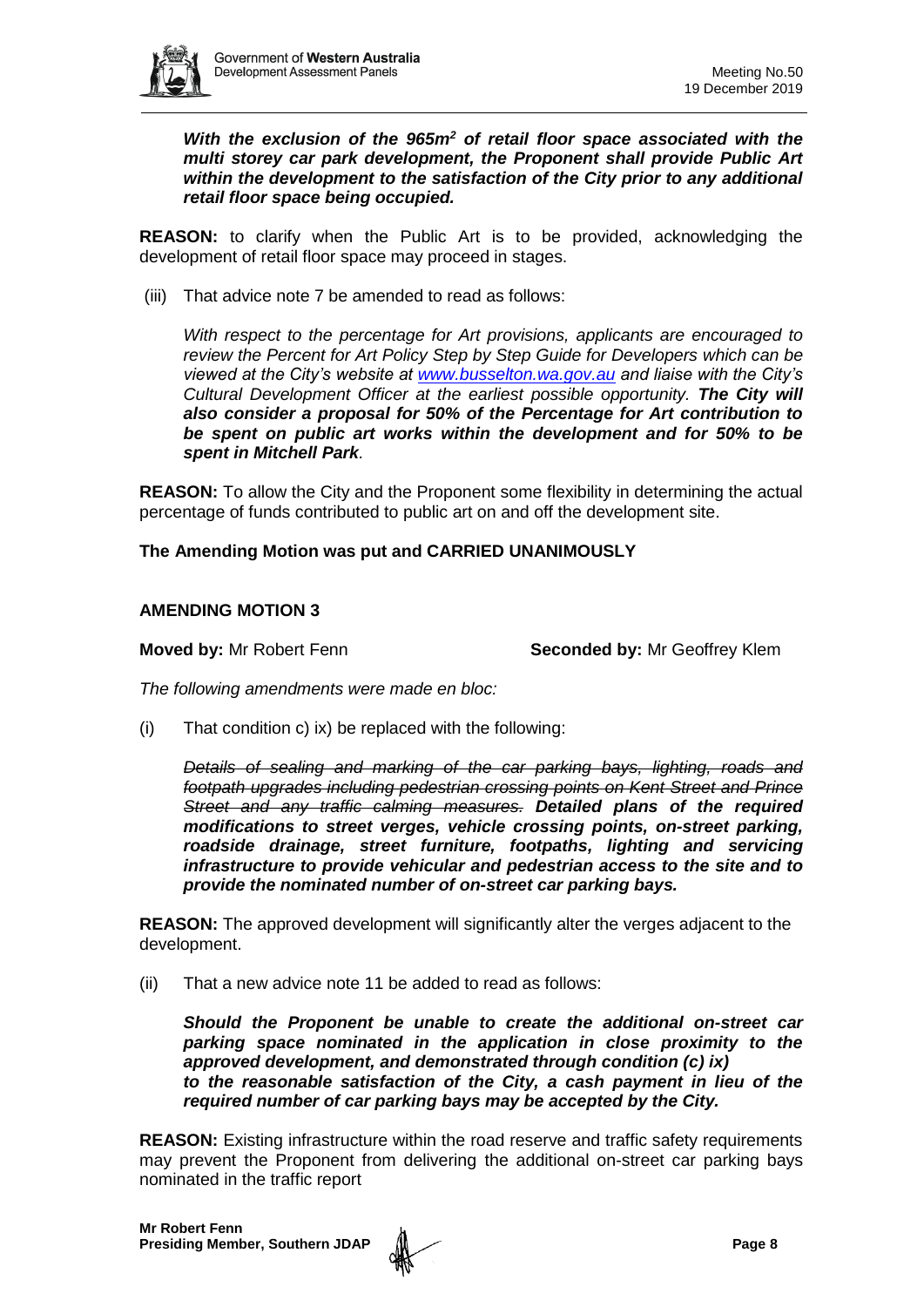

# **The Amending Motion was put and CARRIED UNANIMOUSLY**

#### **AMENDING MOTION 4**

#### **Moved by:** Ms Shelley Shepperd **Seconded by:** Mr Geoffrey Klem

That condition c) xi) be amended to read as follows:

*An arboricultural report identifying any risks that the proposed development may pose to trees within the vicinity of the site and strategies to avoid those risks in accordance with Australian Standard AS-4970 – Protection of Trees on Development Sites. The development must be designed and undertaken in a manner that would see the trees retained and ensure their continued health, and if changes to the detailed design and layout of the proposed development are required to ensure that, amended plans and an appropriate management plan shall be provided.*

**REASON:** to ensure ongoing health of the retained trees.

#### **The Amending Motion was put and CARRIED UNANIMOUSLY**

#### **REPORT RECOMMENDATION (AS AMENDED)**

That the Southern JDAP resolves to:

1. **Approve** DAP Application reference DAP/19/01670 and accompanying plans DA01-DA03 (Rev D dated 09 of 2019), DA04 (Rev D dated 12 of 2019), DA05 (Rev D dated 12 of 2019), DA06 (Rev E dated 12 of 2019), DA07- DA10, DA17 and DA18 (Rev D dated 09 of 2019) for the Expansion and Redevelopment of Busselton Shopping Centre upon Lots 395,12,371, 600, 124, 20, 309, 122, 121 and 376 Prince and Kent Streets, Busselton in accordance with Clause 68 of Schedule 2 (Deemed Provisions) of the Planning and Development (Local Planning Schemes) Regulations 2015, and the provisions of the City of Busselton Local Planning Scheme 21, subject to the following conditions:

#### **Conditions:**

#### **General Conditions:**

- a) The development hereby approved shall be substantially commenced within two years of the date of this decision notice.
- b) The development hereby approved shall be undertaken in accordance with the signed and stamped, approved plan(s), except as may be modified by the following conditions.

#### **Prior to Commencement of the Development Conditions:**

- c) The development hereby approved shall not commence until the following plans or details have been submitted to the City and have been approved in writing:
	- i) A stormwater and groundwater management plan, and that plan shall incorporate identification of a sustainable irrigation water supply for landscaping to be incorporated into the development.

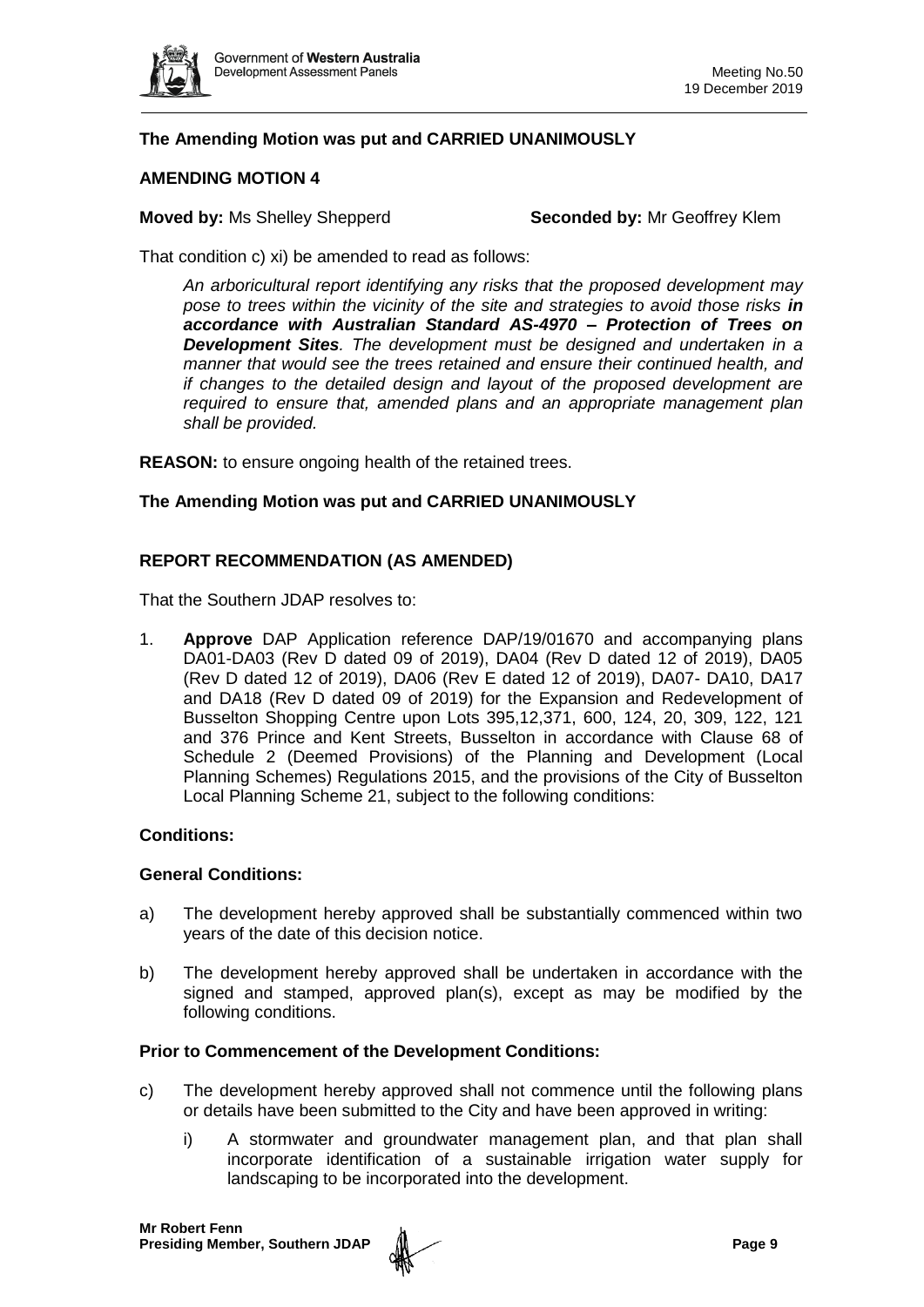

- ii) Details of type and colour of all external materials, including the multi storey car park.
- iii) A detailed plan which shows natural ground levels, finished ground levels and finished floor levels.
- iv) A hard and soft Landscape Plan which should include
	- the location and species of all trees to be removed and / or retained;
	- the location and type of fencing, walls to be installed;
	- the location and type of reticulation to be installed;
	- the location and type of paving, street furniture and lighting to be installed;
	- plant schedule nominating species, planting distances, numbers, planting sizes and anticipated height of each plant at maturity;
	- how the development will integrate with any adjoining road verges and the frontage to Mitchell Park including the proposed pedestrian accessway that links Mitchell Park to Kent Street; and
	- identification of opportunities to relocate trees that will be removed, either incorporated as part of landscape works to be undertaken as part of the development or to other sites.
- v) Satisfactory arrangements shall be made with the City to provide public art works. This entails the Proponent demonstrating compliance with the Percentage for Art provisions of the City's Development Contribution Policy via the lodgement of plans defining the appropriate works up to the minimum value of 1% of the Estimated Cost of Development ("ECD").
- vi) Details of the proposed bin storage and loading dock areas including, but not limited to, the design and the materials to be used in their construction.
- vii) A Dust Management Plan detailing measures to be implemented to minimise the amount of dust pollution.
- viii) Details of external signage, including but not limited to the location, dimensions, design, materials and levels of illumination.
- ix) Detailed plans of the required modifications to street verges, vehicle crossing points, on-street parking, roadside drainage, street furniture, footpaths, lighting and servicing infrastructure to provide vehicular and pedestrian access to the site and to provide the nominated number of onstreet car parking bays.
- x) Details of the bicycle parking facilities, including the location, design and materials.

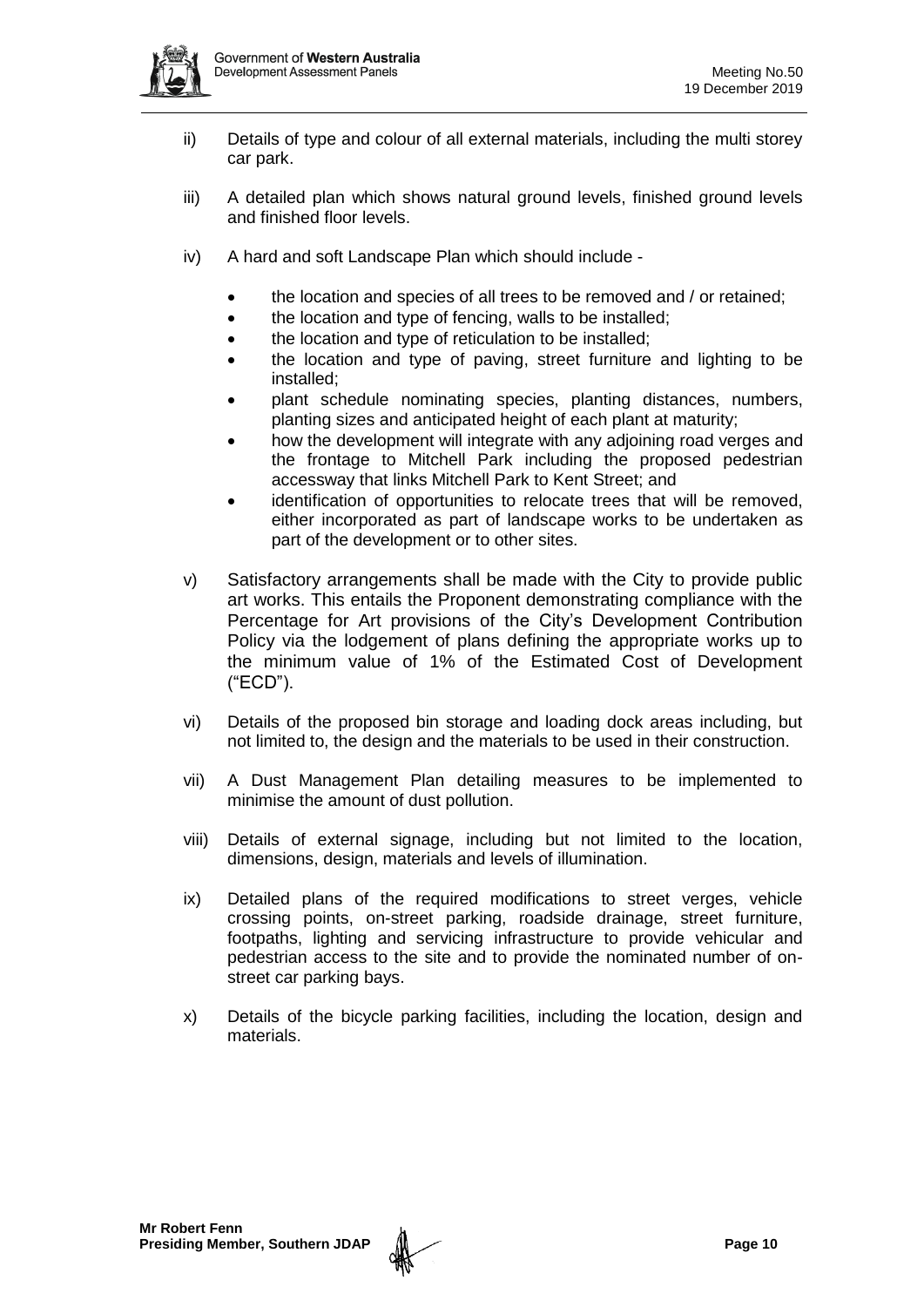

- xi) An arboricultural report identifying any risks that the proposed development may pose to trees within the vicinity of the site and strategies to avoid those risks in accordance with *Australian Standard AS-4970 – Protection of Trees on Development Sites*. The development must be designed and undertaken in a manner that would see the trees retained and ensure their continued health, and if changes to the detailed design and layout of the proposed development are required to ensure that, amended plans and an appropriate management plan shall be provided.
- xii) A Construction Management Plan, which shall include details of site offices, material compounds, construction parking and closure of footpaths/roads.
- xiii) A strategy setting out how appropriate public toilets are to be provided during the construction process.
- xiv) Easement(s) in accordance with Sections 195 and 196 of the *Land Administration Act 1997* for the benefit of public access are to be placed on the certificate(s) of title of the proposed Lots specifying access rights, notice of this easement(s) is to be included on the diagram or plan of survey (deposited plan), the easement(s) are to state as follows: "The footpaths shall be made available to the benefit of the public".
- xv) A Noise Management Plan detailing the control of all noise emanating from the property which is to include loading docks, service bays, waste management/ bin areas, exhaust air outlets from individual tenancies, air conditioning plants, business activities and amplified music.
- d) The multi storey car park component is to be completed prior to the commencement of development to create any additional lettable floorspace via extension of the existing building to the west over the existing car park bound by Kent Street, West Street and Prince Street.
- e) Works required to implement the multi storey parking component of the development, shall not commence until the following contributions have been paid to the City:
	- i) A contribution of \$60,000.00 towards the upgrading by the City of the Duchess Street/West Street intersection.

# **Prior to Occupation/Use of the Development Conditions:**

- f) The development hereby approved shall not be occupied or used until all plans, details or works required by Condition(s) b), c), d) and e) have been implemented.
- g) Additional lettable floorspace created by the development hereby approved shall not be occupied or used until a copy of the Certificate of Title or other suitable evidence has been provided that the lots subject of this approval have been amalgamated.
- h) With the exclusion of the 965m2 of retail floor space associated with the multi storey car park development, the Proponent shall provide Public Art within the development to the satisfaction of the City prior to any additional retail floor space being occupied.

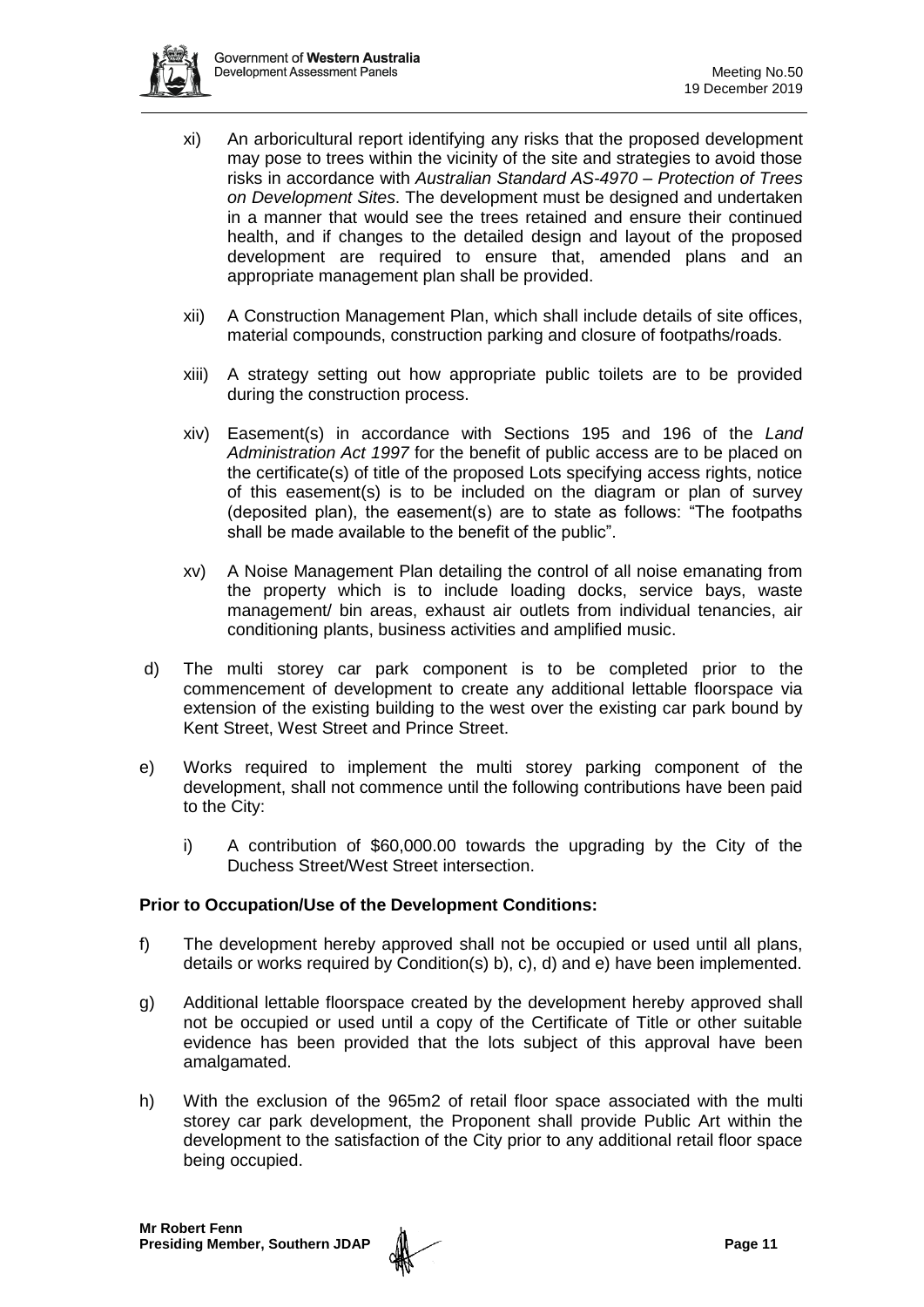

# **On-going Conditions:**

- i) The following conditions are to be met on an ongoing basis to the satisfaction of the City for the life of the development:
	- iii) All works and actions required by Conditions b), c) and g) are to be maintained.
	- iv) Unless otherwise first agreed in writing, any trees or plants which, within a period of five years from first planting, are removed, die or, as assessed by the City, are seriously damaged, shall be replaced within the next available planting season with others of the same species, size and number as originally approved.

# **Advice Notes**

- 1. If the applicant and/or owner are aggrieved by this decision, there may also be a right of review under the provisions of Part 14 of the *Planning and* Development Act 2005. A review must be lodged with the State Administrative Tribunal, and must be lodged within 28 days of the decision being made by the Southern Joint Development Assessment Panel.
- 2. This Decision Notice grants development approval to the development the subject of this application (DA15/0285). It cannot be construed as granting development approval for any other structure shown on the approved plans which was not specifically included in this application.
- 3. Please note it is the responsibility of the applicant / owner to ensure that, in relation to substantial commencement, this Development Approval remains current and does not lapse. The City of Busselton does not send reminder notices in this regard.
- 4. In accordance with the provisions of the Building Act 2011 and Building Regulations 2012, an application for a building permit must be submitted to, and approval granted by the City, prior to the commencement of the development hereby permitted.
- 5. With respect to provision of details prior to commencement of development it is acknowledged that portions of the approved development have been commenced under the previous development approval and that the development will be undertaken through a staged approach, and a staged approach to clearance of conditions will also be necessary.
- 6. With respect to landscaping works to be undertaken within and adjoining Mitchell Park, road reserves and other relevant City land, an agreement between the property owners and the City will be required to be developed to guide the undertaking of the proposed works.

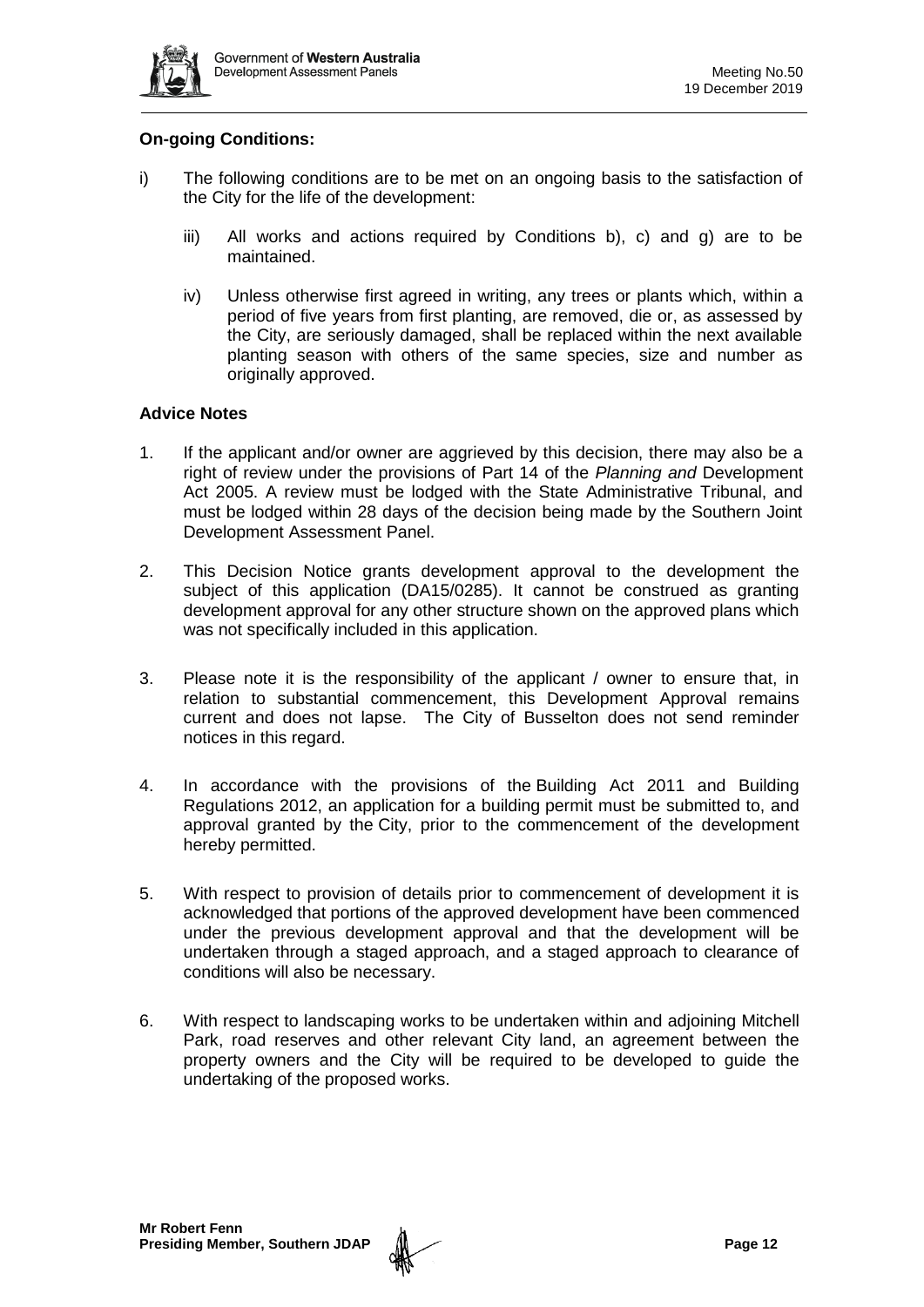

- 7. With respect to the percentage for Art provisions, applicants are encouraged to review the Percent for Art Policy Step by Step Guide for Developers which can be viewed at the City's website at www.busselton.wa.gov.au and liaise with the City's Cultural Development Officer at the earliest possible opportunity. The City will also consider a proposal for 50% of the Percentage for Art contribution to be spent on public art works within the development and for 50% to be spent in Mitchell Park.
- 8. With respect to stormwater and groundwater management, the nature of the groundwater regime is taken into account during the design of the underground storage tanks to ensure that they can provide the design capacity year round. Stormwater detention is to be provided within the development site only, areas within road reserves will not be permitted for discharging rainfall run-off. Provision should be made for any current shortfall in onsite stormwater detention.
- 9. 68 Queen Street (Lot 425 on Deposited Plan 135060) has been reported under the *Contaminated Sites Act 2003*. Risks from potentially impacted soils and groundwater during construction and maintenance works should be managed through appropriate health and safety planning. In the event that contamination is intercepted during any intrusive works, details of the nature of the contamination should be promptly reported to DWER under the *Contaminated Sites Act 2003*.
- 10. The area has been identified as having a moderate to low risk of acid sulfate soils occurring within 3 metres of the natural soil surface. Please refer to Department of Water and Environmental Regulation's (DWER) acid sulfate soil guidelines for information to assist with the management of ground and/or ground disturbing works.
- 11. Should the Proponent be unable to create the additional on-street car parking space nominated in the application in close proximity to the approved development, and demonstrated through condition c) ix) to the reasonable satisfaction of the City, a cash payment in lieu of the required number of car parking bays may be accepted by the City.

**The Report Recommendation (as amended) was put and CARRIED UNANIMOUSLY.**

**REASON:** In accordance with details contained in the Responsible Authority Report and Amending Motions.

**9. Form 2 – Responsible Authority Reports – Amending or cancelling DAP development approval**

Nil